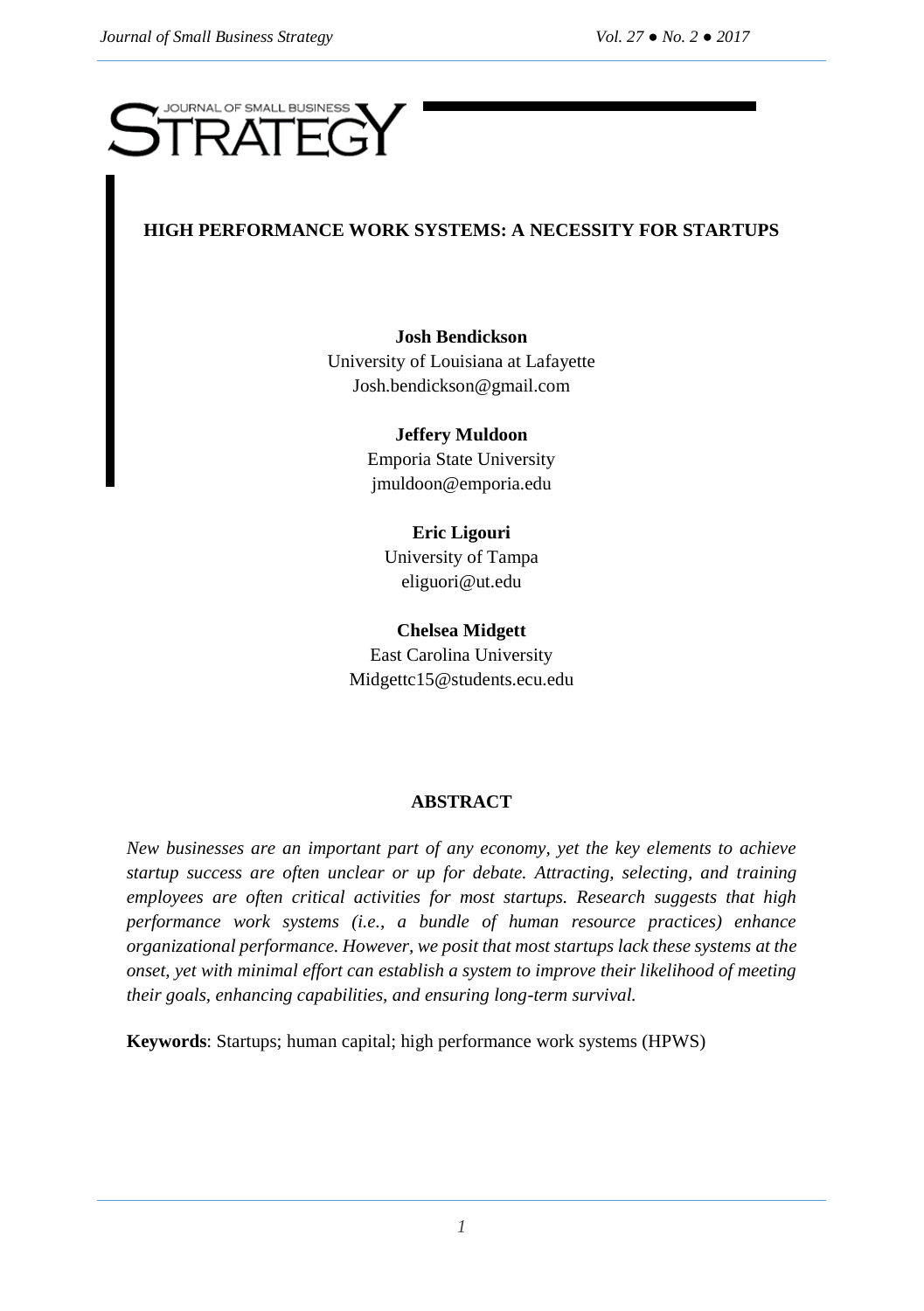#### **INTRODUCTION**

Human capital and human resources are valuable not only to established organizations, but also to startups and new ventures (Hornsby & Kuratko, 1990). The primary growth mechanism of the firm is the human capital that the firm possesses, which resides in the individual workers in the firm as well as the joint relationships they form (Nahapiet & Ghoshal, 1998). Human capital determines the quality of the products and services that a firm offers (Nahapiet & Ghoshal, 1998). The primary focus of human resource management is on the development, selection, compensation, and performance management of workers. Over the last 20 years scholars have gone beyond traditional human resource management and began to analyze the strategic value of human resources. The primary focus of this approach has been the study of the bundling together of various practices. When bundled, human resource practices can create synergies among the practices deploying human capital. Despite the various differences and contextual factors in play, there is agreement among scholars on what are considered to be best practices and how well those best practices are determined by contextual factors (Becker & Huselid, 2006). We seek to extend this literature by proposing a set of propositions about the role of strategic human resource management in developing startups.

Such an approach is important because startups, new ventures, and new businesses are an important part of the economy and are often the source of job creation and new economic growth (Baumol & Strom, 2007; Birch, 1987; Mazzarol, Volery, Doss & Thein, 1999). Yet startups face a wide set of problems including lack of both financial and human resources. We believe that startups can utilize superior human resource management to experience higher rates of growth and survival. Accordingly, we seek to address two research questions in order to better understand the use of human resources, particularly high performance work systems (HPWS), as a necessary aid and component to startups. The first research question addressed is: do startups simply address various human resource practices on as needed bases or do they more holistically develop HPWS? Secondly, might more emphasis on HPWS ensure greater outcomes for startups and new ventures?

Prior research has investigated related issues, yet not specifically addressed our questions. For instance, Cardon & Stevens (2004) review what we know about human resources in small businesses. Other scholars suggest human resources can enhance innovation in startups (De Winne & Sels, 2010). In addition, research has demonstrated the need for human resource practices in small and medium sized enterprises (Bendickson, Liguori, Muldoon, Newport & Weaver, 2013) but only looks at individual practices instead of an integrated system (i.e., HPWS) and does not identify the role of startups. Furthermore, other research contemplates whether these practices matter at all since high-tech startups are often built to flip (Baron & Hannan, 2002).

In some ways, the debate contingency factors and best practices in startups mirrors the debate in established companies regarding HPWS. The initial research performed by Huselid and Becker argued that regardless of company size or industry, HPWS would lead to superior performance (Purcell, 1999). Other researchers were more skeptical regarding the use of HPWS and suggested that contingent factors (such as size or industry) limited the efficiency of the HPWS (Purcell, 1999). While these scholars accept the general notions of Huselid and Becker's argument,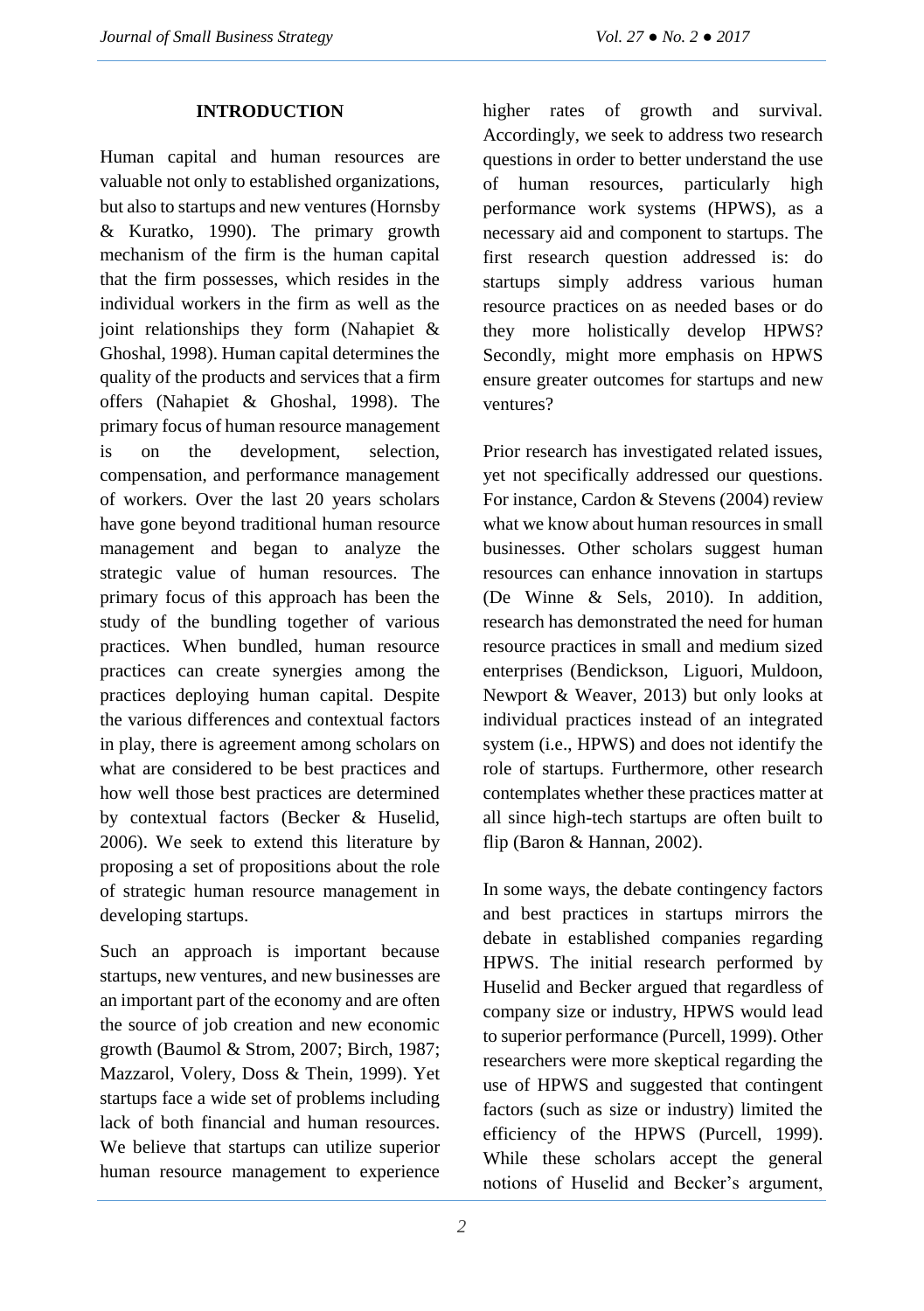they rejected what they consider to be Huselid's naïve arguments regarding HPWS (Kaufman, 2010). For instance, would an industry in food service have the same need for HPWS as would a company in the technology industry (Wright & McMahon, 1992)? There is some evidence that companies in which a focused or differentiation strategy is applied are more likely to use HPWS than companies that use cost leadership (Buller & McEvoy, 2012).

This is an issue in small business research as well (e.g., Bamberger, Bacharach & Dyer, 1989). What scholars have examined regarding HPWS in startups have been narrow studies that focused on industries (e.g., banking, Bamford, Dean & McDougall, 2000). More definite and generalized conclusions have not been drawn. Some scholars have suggested that startups lack the resources needed to possess HPWS whereas others have suggested the opposite (Becker & Huselid, 2006) For these reasons, we find it necessary to describe why we believe HPWS can enhance outcomes in startups and/or new ventures, in an effort to address our questions and contribute to the literature. The purpose of the paper is to develop propositions regarding the relationship between HPWS and various types of outcomes for startup businesses. Our argument is that HPWS are an important part of the organization during the startup process. Those organizations that possess HPWS will grow more quickly, have higher rates of goal achievement, be more likely to survive, and more likely to develop capabilities than startups in which HPWS are not used.

## **High Performance Work Systems**

High Performance Work Systems (HPWS) are a bundle of Human Resource Management (HRM) practices that typically include the following emphases: staffing, selfmanagement teams, decentralized decision making, training, flexible work assignments, communication, and compensation (Evans & Davis 2005). Staffing includes the processes whereby abilities for job fit and organization fit are evaluated. There are different levels to the extensiveness of this procedure. These evaluations are based on knowledge, skills, and abilities (KSAs), which result in then selecting the best candidate for the position. Startups cannot wait until there is more time to conduct more rigorous staffing procedures and we argue staffing is a fundamental portion of HPWS that can give startups a competitive advantage. Examples of staffing procedures include selective screening of employees and assessment of technical and interpersonal skills. Attitudes and personality may provide other measurements for desired characteristics. Additionally, performancebased promotions represent internal candidates (Evans & Davis, 2005). Though KSAs are mentioned, more specific findings support selection based on general mental ability (Schmidt & Hunter, 1998). Relatedly, Lepak and Snell (1999) provide a quadrant of the HR architecture implying appropriate uniqueness and value vary across an organization. This is a useful consideration for selective staffing. Upmost, KSA value and uniqueness is perhaps not necessary for every position, but the importance is in finding the appropriate job fit and organization fit to enhance individual and organizational performance. Lastly, as a prelude to selective staffing, attention to attracting applicants from an organizational level (Rynes & Barber, 1990) may be an important and intertwined aspect to ensure selection from the best talent pools.

*Self-managed teams* address a power relationship at an individual level. With selfmanaged teams, power is shifted down the chain of command granting many different teams authority over their decision making.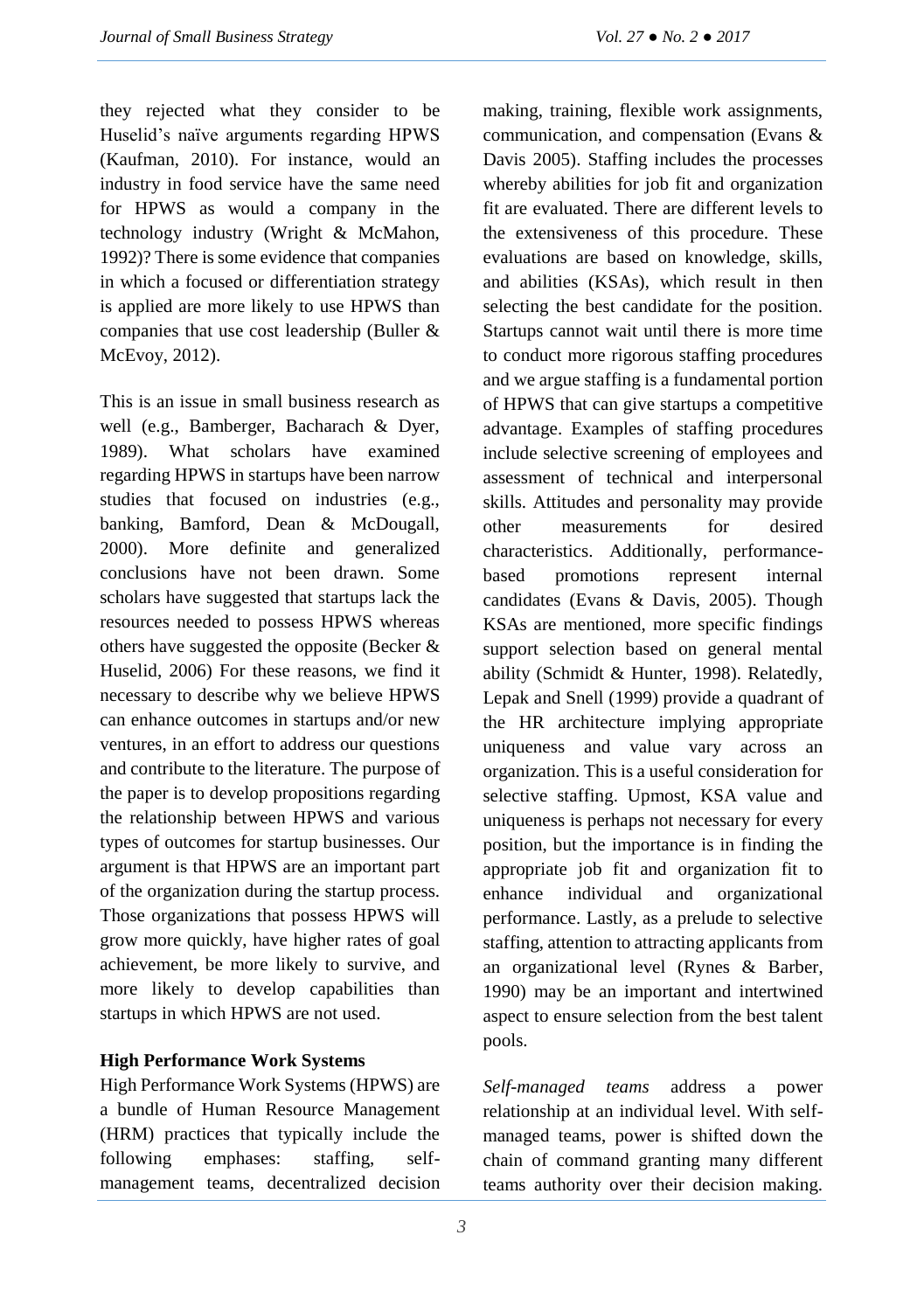While startup owners may fear relinquishing control, allowing employees to work autonomously often leads to positive outcomes as well as increasingly motived employees (Pink, 2011). Examples of selfmanaged teams include employee participation programs, teams with task and decision-making authority, and extensive use of teams in general throughout the organization (Evans & Davis, 2005). Teams provide success in various ways. For example, Gibson, Porath, Benson and Lawler (2007) demonstrated that team-enabling practices significantly predicted quality. Delegation to self-managed teams not only provides empowerment for employees, but also gives employees a chance to demonstrate initiative and achieve personal growth and development (Heimovies, Herman & Jurkiewicz, 1993).

Similar to self-managed teams, decentralized decision making offers employees more control and power in the decision making process. Employees gain autonomy under this practice and also gain access to resources. This is accomplished in numerous ways, some of which include: creating tasks for employees that aren't as clearly defined, granting employees the authority to make decisions, involving employees in the decision making process, and through participative management which essentially grants employees access as a collaborator rather than a subordinate (Evans & Davis, 2005). Eisenhardt and Bourgeois (1988) determined that top management teams overly engaged in centralization and internal politicking, and that power games were likely to decrease firm performance. This helps create the case for decentralized decision making and also explains a unique internal power relationship. Startup owners need to rely on others to ensure the success of their business and hence realize the importance of decentralized decision making at early stages of inception.

*Training and development* are programs designed to help employees increase KSAs. These are generally formalized procedures that are pertinent for current and/or future necessary skills and knowledge. Different outcomes of training may include the enhancement of technical skills or the development of interpersonal skills. Cross training allows for employee growth as well as internal dependency reduction. Though training is often designed for new employees, it's an imperative component for experienced employees as well (Evans & Davis, 2005). Of course there are many considerations. Some of these are at the individual level such as personality characteristics (Major, Turner & Fletcher, 2006) or differences between passive and active learners (Bell & Kozlowski, 2008). Some training is carried out at a more organizational level such as training design and effectiveness (Arthur, Bennett, Edens & Bell, 2003). Training has gone through dramatic changes (Salas & Cannon-Bowers, 2001) but remains an important feature for improving individuals, organizations, and society (Aguinis & Kraiger, 2009) and is beneficial for startups as well as established corporations.

Advances in KSAs again appear in *flexible work assignments*. Here, individuals often have the opportunity to broaden KSAs. This may occur through job rotation, which may happen in a team, or with counterparts of an individual's position. While larger teams may not be present in startups, another example of a flexible work assignment includes job enrichment allowing for employees to use the array of KSAs in their repertoire (Evans & Davis, 2005), something startups can more likely participate in. As mentioned, these work practices are highly interconnected. Flexible work assignments can improve work-related attitudes, organizational commitment, job and organizational satisfaction, reduce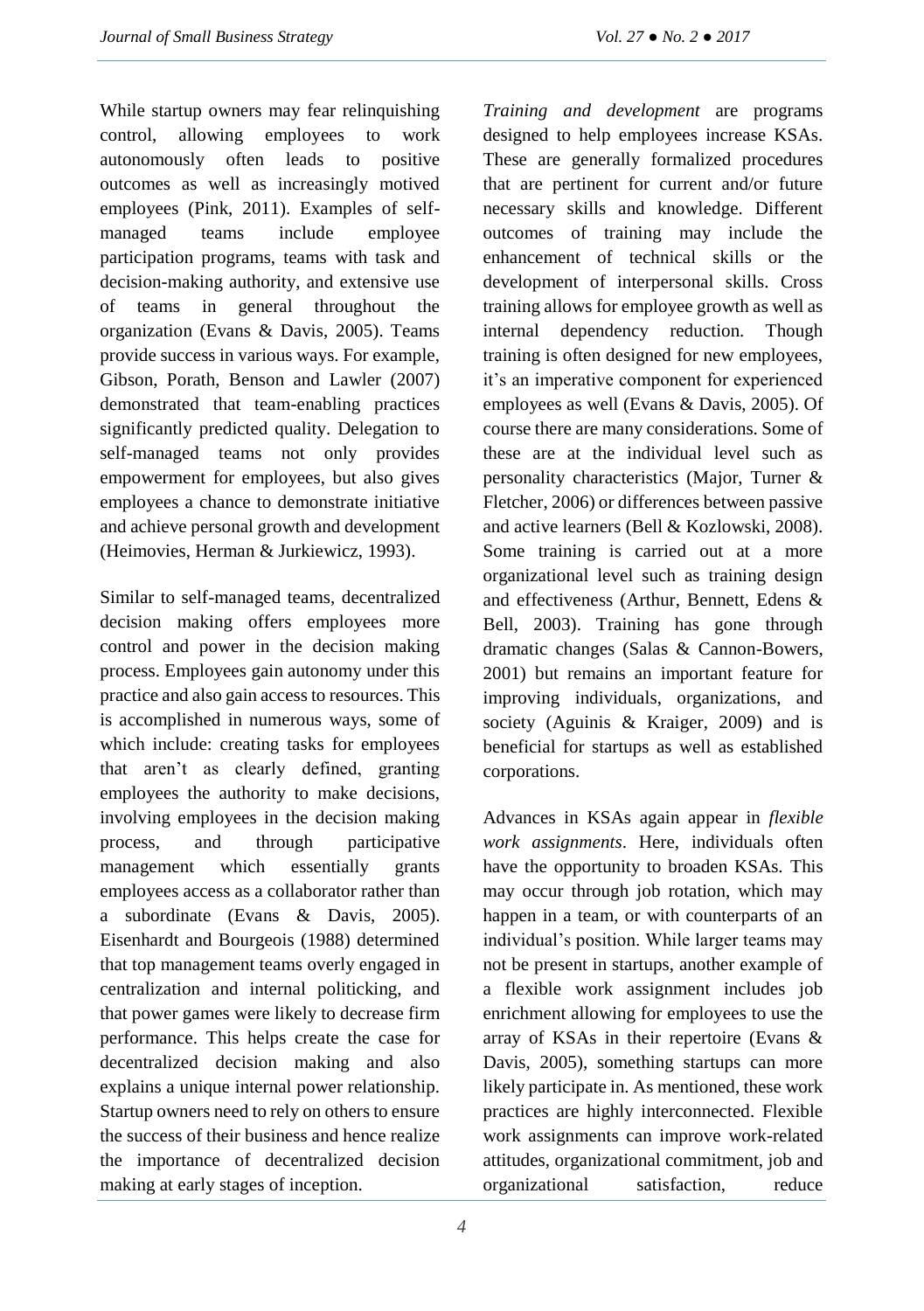absenteeism, and reduce turnover; many of which are items thought to impact performance (Scandura & Lankau, 1997).

*Communication* within organizations is on a spectrum between closed and open. Open communication provides opportunities for employees to express their opinions, concerns, and suggestions whereas closed communication does not. Beyond the open/closed spectrum, open communication can be both horizontal and vertical within an organization. When horizontal and vertical communication are both open, the greatest amount of information will be shared and the greatest number of viewpoints will be represented. This occurs through relatively simple initiatives such as explaining business strategy throughout the organization. Open communication may also occur through available access to information and/or an employee suggestion system (Evans & Davis, 2005). Employees involved in the open system have a better understanding of the competitive position and are able to participate which creates environments where employees can identify with the organization and will have the desire to help it succeed (Wright, Gardner & Moynihan, 2003). Because startups typically have fewer channels, not only is this important, but it also is more feasible than in larger established organizations.

*Compensation* is addressed in a few different ways. Pay and compensation structures all provide opportunities for organizations to use compensation as a mechanism to steer employees. More specifically, these compensation initiatives may occur through profit sharing, employee ownership, a comparatively high level of pay, performancecontingent pay, and/or team-based pay (Evans & Davis, 2005). Compensation has many elements but clearly impacts satisfaction, fairness, and turnover (Tekleab, Bartol & Liu, 2005). Brown, Sturman and Simmering (2003) found that pay level practices and pay structures interact to affect financial performance as well. Pay for performance (i.e., performance-contingent compensation) has also shown the ability to increase productivity (Cadsby, Song & Tapon, 2007). Startups may be limited in cash but can take part in better compensating individuals through equity options, a powerful incentive with a large upside if the company is successful. This can also help align the goals between owners and employees.

In total, these seven human resource practice categories are commonly found in High Performance Work Systems (HPWS) and are critical and interdependent. Although most companies use some, if not all of the best practices, the real benefit of HPWS comes when there is synergy between the various practices (Subramony, 2009). In fact, Delery and Doty (1996) suggested that the best performance comes through an interaction between strategy and practice. It is important to note that many scholars accept the fact that best practices provide a basic ground level for performance (Becker & Huselid, 2006). They help explain why and how human resources can positively impact organizational performance, and help enhance startup performance in a variety of ways.

One problem is that HPWS research has a lack of theoretical development between HPWS and firm performance—treating it as if it is a black box (Becker & Huselid, 2006). Yet scholars also seem to have an understanding that firms that use HPWS will have a better time recruiting high quality workers; selecting workers that actually fit both the organization and job; have more skills through training; be more likely to stay in the organization; have higher levels of commitment and satisfaction; and be more likely to be engaged with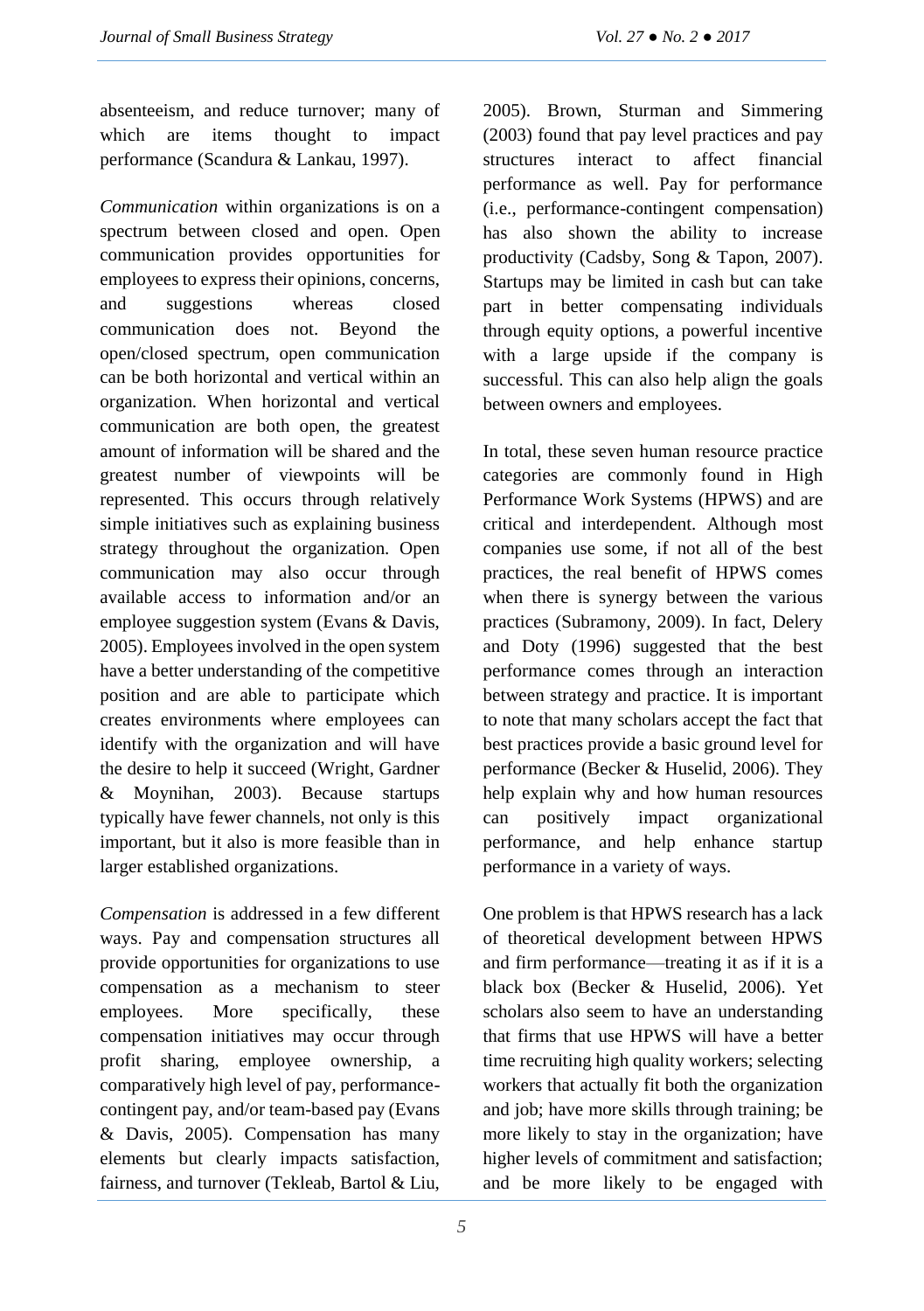organizational goals (Pfeffer, 2007; Gong, Chang & Cheung, 2010). In addition, the general combination of those practices will lead to an increased level of human capital in the organization (i.e. through training and selective hiring) and also the social capital of the organization (i.e. through proper incentives) will combine to produce intellectual capital. Intellectual capital is the ability to develop new products and services that create greater value than competitors.

We argue that HPWS will have the same effect on startups as they do on large companies. Many of the practices provide for advancement in KSAs and allow for greater flexibility in employee decision making. Further, these practices that are part of the system enhance aspects for the individual (i.e., compensation, internal promotion, and job enrichment) and in turn provide positive outcomes for startups. Accordingly, all else equal, we believe that startups with HPWS in place will experience better outcomes. These outcomes are similar to other outcomes in the HPWS literature including: higher goal accomplishment, enhanced capabilities, and long-term survival.

## **GOAL ACCOMPLISHMENT**

Goals are an extremely important consideration in strategic performance (Teece, Pisano & Shuen, 1997). As goals determine the focus, effort and intensity that individuals will display and are not only important for firm performance (Locke & Latham, 1990). Yet, goals are often not completed either due to worker disengagement or a lack of skills (Pfeffer, 2007). HPWS can lead to higher levels of goal completion for several reasons. Firstly, improved selection should allow the organization to identify workers who have a higher fit to the organization's culture and have a better fit to the job (Becker & Huselid, 2006). Secondly, increased and improved communication would increase goal commitment, since workers would have a greater understanding of what needs to be done (Pfeffer & Veiga, 1999). Thirdly, compensation would align worker behavior to firm goals, providing incentives for workers to maintain goal alignment (Pfeffer & Veiga, 1999). Finally, the synergistic interplay of those practices should lead to higher goal accomplishment. Thus we propose:

*Hypothesis 1: New ventures with highperformance work systems in place will be more likely to meet their goals than startups without highperformance work systems.*

### **CAPABILITIES**

Capabilities are those characteristics which allow the organization to comfort and adapt to changing outside environments (Teece, et al, 1997). Capabilities are unique resources that the organization could deploy that are difficult to imitate, substitute for, have value, and are rare (Barney, 1991). Capabilities consist of knowledge, routines, and competencies which allow the organization to produce greater value than the organization's competitors. HPWS create capabilities through superior selection of workers, increasing human capital (Pfeffer & Veiga, 1999). Status reduction, increasing training, and incentives create superior social networks throughout the organization providing motives for workers and management to share important information, which is an important consideration in the development of capabilities (Nahapiet & Ghoshal, 1998). The improved social networks and information will lead to the development of social capital in the firm (Nahapiet & Ghoshal, 1998). The combined relationship between human capital and social capital will produce intellectual capital—meaning that the firm will now will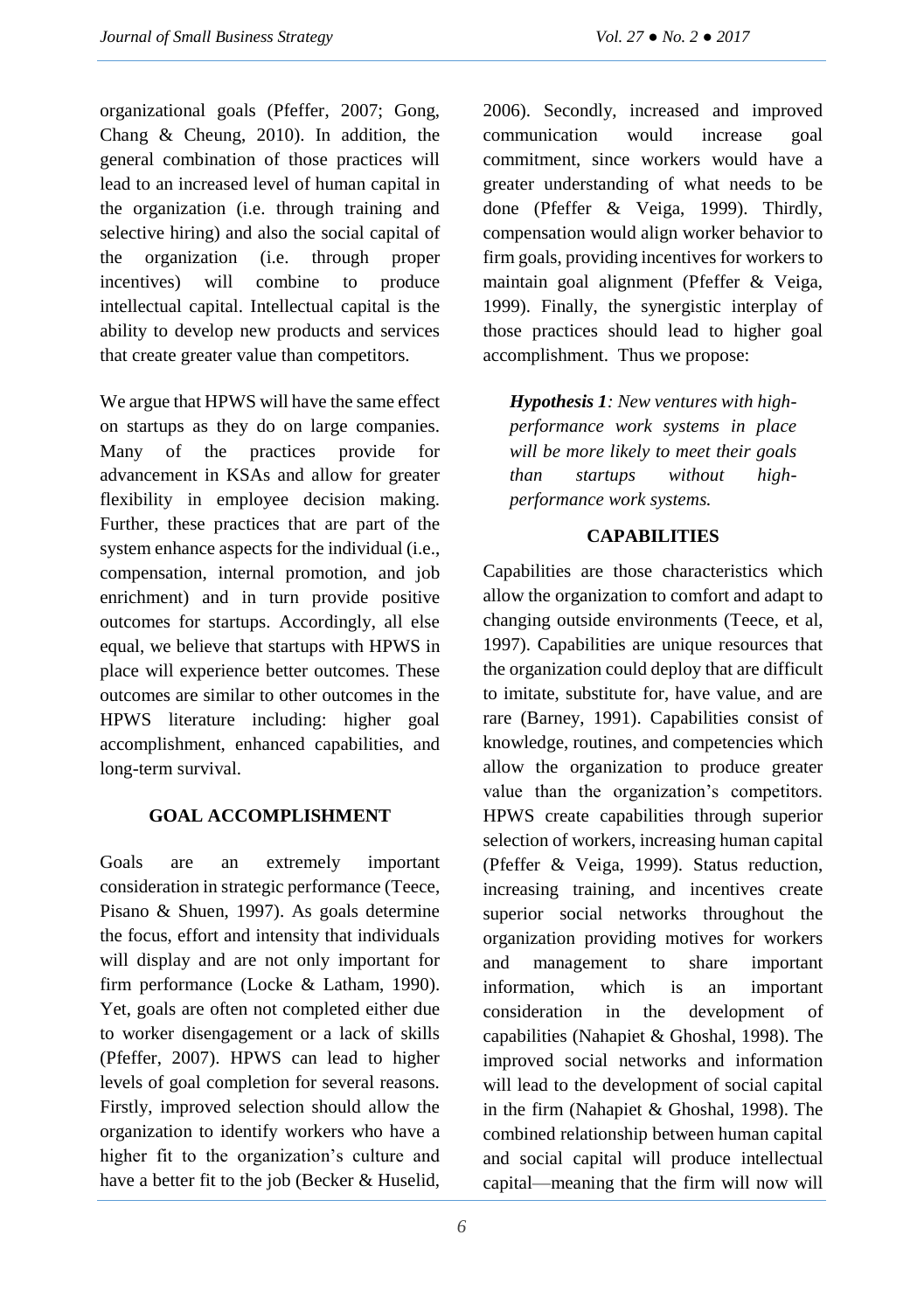have higher degrees of flexibility in dealing with environmental factors—such as new products and innovative methods (Wright, Dunford & Shell, 2001). Thus, startups that use HPWS should have a more fluid experience in creating capabilities. Accordingly we propose:

*Hypothesis 2: New ventures with highperformance work systems in place will grow capabilities better than startups without high-performance work systems.*

#### **SURVIVAL**

Resources are necessary for the survival of the firm (Pfeffer & Salancik, 1978). They are also are necessary for growth (Barney, 1991). Through superior selection, development, compensation and sharing of information, firms that use HPWS are more likely to develop internal resources that are difficult to replicate by outside organizations (Barney, 1991). HPWS will develop these resources through superior selection of workers; improved training and skill development; improved commitment and motivation; and through the synergistic effects of each of the best practices (Becker & Huselid, 2006).These internal resources will provide the basis for the startup to produce superior products and services, enabling the firm improved survival and growth potential (Barney, 1991). These internal resources are able to promote organizational survival and create added growth. Thus, based on the findings from the HPWS literature, we propose the following propositions related to startups:

*Hypothesis 3: New ventures with highperformance work systems in place will have a better chance of survival than startups without highperformance work systems.*

#### **DISCUSSION**

Based on previous research regarding major corporations we developed a series of propositions regarding the role of HPWS for startup companies. The propositions state that startups that use HPWS will be more likely to experience higher levels of growth, survival, development of capabilities, and goal achievement. The reason for this higher level of performance in startups is the same in larger more established firms. Namely that superior human capital and social capital is the accelerator of the firm's growth as better human capital leads to products that create more value for customers than competitors. As established firms will have a greater chance of meeting certain desirable organizational outcomes. Such a proposal is significant because it suggests that HPWS are universal, rather than one based on contingency. Such a statement should be taken broadly rather than in depth. Nevertheless, based on the development of the propositions in the paper, generally speaking, there are best practices.

There are several important aspects to note rewarding the HPWS. Firstly, although scholars have a strong idea that there are universal practices, how those practices are implemented and the various contingencies that exist may make the implementation of HPWS very different in startups than more established companies. For instance, incentives, such as stock options—designed to eliminate agency problems, may have greater salience and influence in startups than they would have in larger companies due to the fact that workers have more control in a startup. Another potential difference would be in status reduction. It is difficult to have a great deal of status in a smaller firm with fewer employees than a larger one with multiple layers of bureaucracy and regulations. Yet there could still be status in a smaller firm (i.e.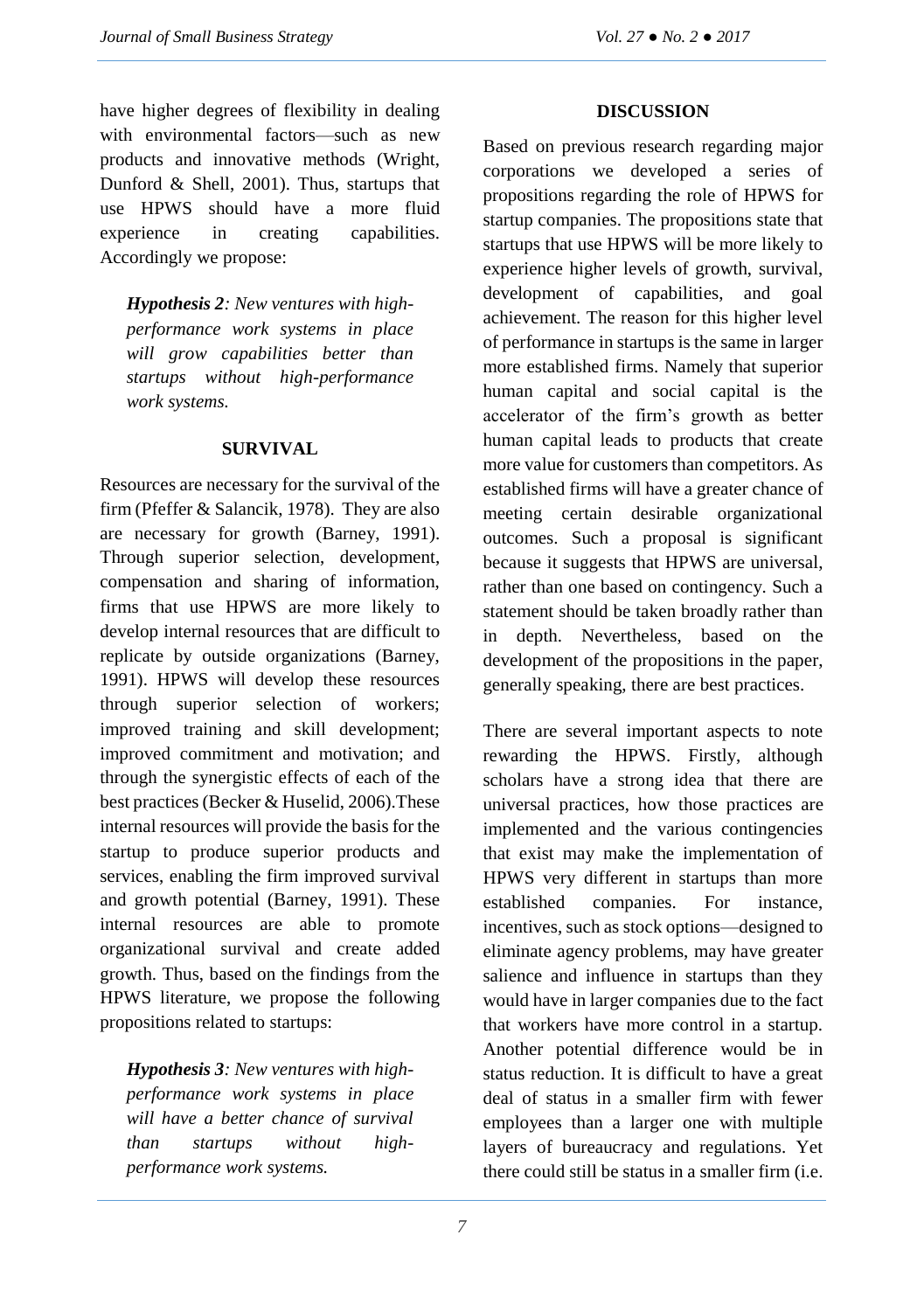a family-owned firm) and how a startup handles status differences issues could vary when compared to an established firm.

One particular thing to note is that many aspects of HPWS—such as status reduction and sharing of information—speak to company culture. Although culture can be changed, it is often difficult to do so. Therefore, startups that use HPWS may have an easier time implementing and continuing to use them when they mature than companies that did not use them during the initial phase. Another important issue is that HPWS requires trust between workers and management. It is especially difficult to create trust where none had existed previously. Thus it is also possible that firms that use HPWS early in their tenure should have an easier time deploying them in the future as the firm goes from a startup to an established company. For that reason alone it would make sense to maintain a set of best practices from the commencement of the firm. It would be interesting to note how the HPWS change as the size of the company changes. One of the primary problems within HPWS research is that scholars have often argued there is a gap between HPWS and firm performance (Kaufman, 2010). To the point that some scholars have suggested that firms embrace HPWS for institutional factors—namely that having HPWS is a sign of legitimacy rather than higher performance (Wright and McMahan, 1992). Hence it may be HPWS leads to higher performance in firms only when they are young rather than when they are older.

Our limitation is that we developed hypotheses for best practices but did not examine potential moderators. Nor did we discuss a precise mechanism for superior research. Future research—both empirical and theoretical—is needed to develop the contingencies that exist in the formation and deployment of HPWS in startups. It is clear that while there are best practices, how they are implemented and their exact nature remains an unknown (Becker & Huselid, 2006) in the general literature of HPWS, as well as in the literature on startups. There are several reasons for this.

Firstly, what configurations do HPWS take in startups? For example, in terms of selective screening—is this a formal process or an informal process? Does the startup have an inhouse program or do they outsource? Would there be a potential difference between who takes different types of implementation? These would be interesting theoretical questions that warrant further development and analysis.

Secondly, does the type of strategy selected by the company play a role in the development of HPWS? For example, firms that pursue a cost leadership strategy probably would not spend a tremendous amount of time on selection of certain employees (Wright & McMahon, 1992). How would a generic strategy influence the selection in startups that pursue in terms of HPWS configuration? Such work is needed for HPWS in established firms and will certainly be needed for startups (Kaufman, 2010). A final potential area of research is to examine if there are industry differences in the use of HPWS and the various outcomes predicted. There are three potential findings here. One potential finding is that HPWS may not make a difference in certain industries. For instance, companies in technology or bio-tech may not invest in HPWS since they would be selling to company soon. However, another argument could be made that they may need to invest in HPWS to produce new technology (Nahapiet & Ghoshal, 1998). Research could produce answers to that question.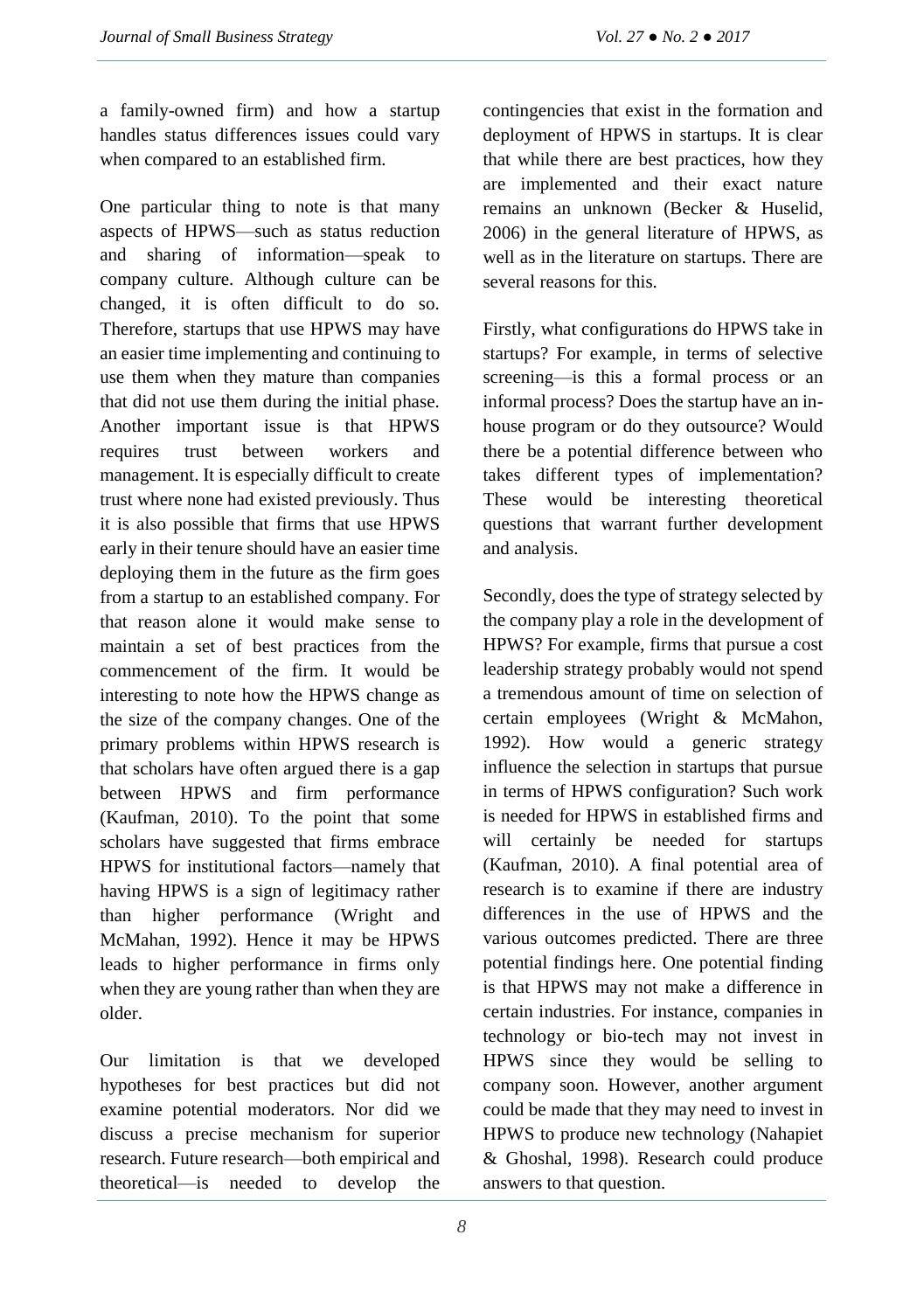The major practical implication gleaned for this paper is the need for startups to consider HR as a strategic component. Generally speaking, a great many companies do not look to HR for value creation within the organization; rather they view HR as a means of controlling costs or maintaining legal requirement. The biggest take away from the paper is that firms should, from the start of inception, use HPWS as a means of growing the firm.

Despite our limitations such as a lack of empirical evidence, we believe our review of common human resource practices that make up HPWS helps to answer our questions and demonstrates the following: human capital is essential to startups; startups need HPWS to enhance and develop excellent human capital; and rather than focusing on human resources practices on an as needed bases, systems of high performance work can enhance organizational level outcomes. Thus we advocate for scholars, managers, and entrepreneurs to put such systems in place in the early stages of new ventures.

## **REFERENCES**

- Aguinis, H. & Kraiger, K. (2009). Benefits of training and development for individuals and teams, organizations, and society. *Annual Review of Psychology, 60*, 451- 474.
- Arthur, W., Jr., Bennett, W., Jr., Edens, P.S., & Bell, S.T. (2003). Effectiveness of training in organizations: A metaanalysis of design and evaluation features. *Journal of Applied Psychology, 88*, 234-245.
- Bamberger, P., Bacharach, S., & Dyer, L. (1989). Human resources management and organizational effectiveness: High technology entrepreneurial startup firms

in Israel. *Human Resource Management, 28*(3), 349-366.

- Bamford, C. E., Dean, T. J., & McDougall, P. P. (2000). An examination of the impact of initial founding conditions and decisions upon the performance of new bank start-ups. *Journal of Business Venturing, 15*(3), 253-277.
- Barney, J. (1991). Firm resources and sustained competitive advantage. *Journal of Management, 17*(1), 99-120.
- Baron, J. N., & Hannan, M. T. (2002). Blueprints for Success in High-Tech Start-Ups. *California Management Review, 44*(3), 8.
- Baumol, W. J., & Strom, R. J. (2007). Entrepreneurship and economic growth. *Strategic Entrepreneurship Journal, 1*(1-2), 233-237.
- Becker, B. E., & Huselid, M. A. (2006). Strategic human resources management: where do we go from here? *Journal of Management*, *32*(6), 898-925.
- Bell, B.S., Kozlowski, S.W.J. (2008). Active learning: Effects of core training design elements on self-regulatory processes, learning, and adaptability. *Journal of Applied Psychology*, *93*, 296-316.
- Bendickson, J., Liguori, E. W., Muldoon, J., Newport, L., & Weaver, K. M. (2014). "Placing SMEs at the forefront of SHRM literature." In C. Machado & P. Melo (Ed.), *Effective Human Resources Management in Small and Medium Enterprises: Global Perspectives*. Hershey, PA: IGI Global.
- Birch, D. L. (1987). *Job creation in America: How our smallest companies put the most people to work*. New York: The Free Press.
- Brown, M.P., Sturman, M.C., & Simmering, M.J. (2003). Compensation policy and organizational performance: The efficiency, operational, and financial implications of pay levels and pay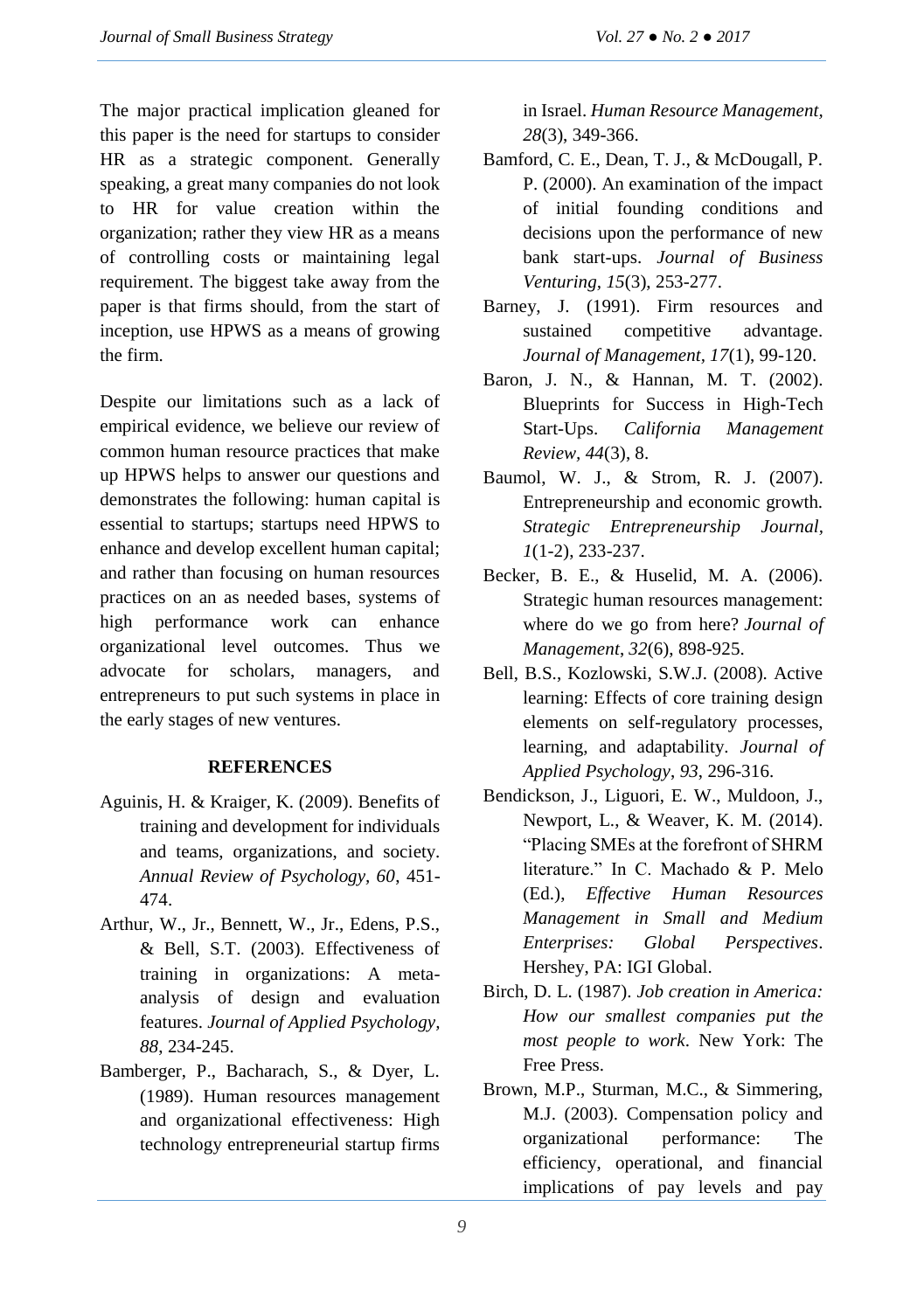structure. *Academy of Management Journal, 46*, 752-762.

- Buller, P. F., & McEvoy, G. M. (2012). Strategy, human resource management and performance: Sharpening line of sight. *Human Resource Management Review*, *22*(1), 43-56.
- Cadsby, C.B., Song, F., & Tapon, F. (2007). Sorting and incentive effects of pay for performance: An experimental investigation. *Academy of Management Journal, 50*, 387-405.
- Cardon, M. S., & Stevens, C. E. (2004). Managing human resources in small organizations: What do we know? *Human Resource Management Review, 14*(3), 295-323.
- Delery, J. E., & Doty, D. H. (1996). Modes of theorizing in strategic human resource management: Tests of universalistic, contingency, and configurational performance predictions. *Academy of Management Journal*, *39*(4), 802-835.
- De Winne, S., & Sels, L. (2010). Interrelationships between human capital, HRM and innovation in Belgian start-ups aiming at an innovation strategy. *International Journal of Human Resource Management, 21*(11), 1863-1883.
- Eisenhardt, K.M., & Bourgeois, L.J. (1988). Politics of strategic decision making in high-velocity environments: Toward a midrange theory. *Academy of Management Journal, 31*(4), 737-770).
- Evans, W.R., & Davis, W.D. (2005). Highperformance work systems and organizational performance: the mediating role of internal social structure. *Journal of Management, 31*, 758-775.
- Gibson, C.B., Porath, C.L., Benson, G.S., & Lawler, E.E. (2007). What results when firms implement practices: the differential relationship between specific

practices, firm financial performance, customer service, and quality. *Journal of Applied Psychology, 92*(6), 1467-1480.

- Gong, Y., Chang, S., & Cheung, S. Y. (2010). High performance work system and collective OCB: A collective social exchange perspective. *Human Resource Management Journal*, *20*(2), 119-137.
- Heimovies, R.D., Herman, R.D., & Jurkiewicz, C.L. (1993). Executive leadership and resource dependence in nonprofit organizations: a firm analysis. *Public Administration Review, 53*(5), 419-427.
- Hornsby, J. S., & Kuratko, D. F. (1990, July). Human resource management in small business: Critical issues for the 1990s. *Journal of Small Business Management*, 9–18.
- Kaufman, B. E. (2010). SHRM Theory in the Post‐Huselid Era: Why It Is Fundamentally Misspecified. *Industrial Relations: A Journal of Economy and Society*, *49*(2), 286-313.
- Lepak, D.P., & Snell, S.A. (1999). The human resource architecture: Toward a theory of human capital allocation and development. *Academy of Management Review, 24*, 31-48.
- Locke, E. A., & Latham, G. P. (1990). *A theory of goal setting & task performance*. Englewood Clitts: Prentice-Hall, Inc.
- Major, D.A., Turner, J.E., & Fletcher, T.D. (2006). Linking proactive personality and the Big Five to motivation to learn and development activity. *Journal of Applied Psychology, 91*, 927-935.
- Mazzarol, T., Volery, T., Doss, N., & Thein, V. (1999). Factors influencing small business start-ups. *International Journal of Entrepreneurial Behaviour & Research, 5*(2), 48-65.
- Nahapiet, J., & Ghoshal, S. (1998). Social capital, intellectual capital, and the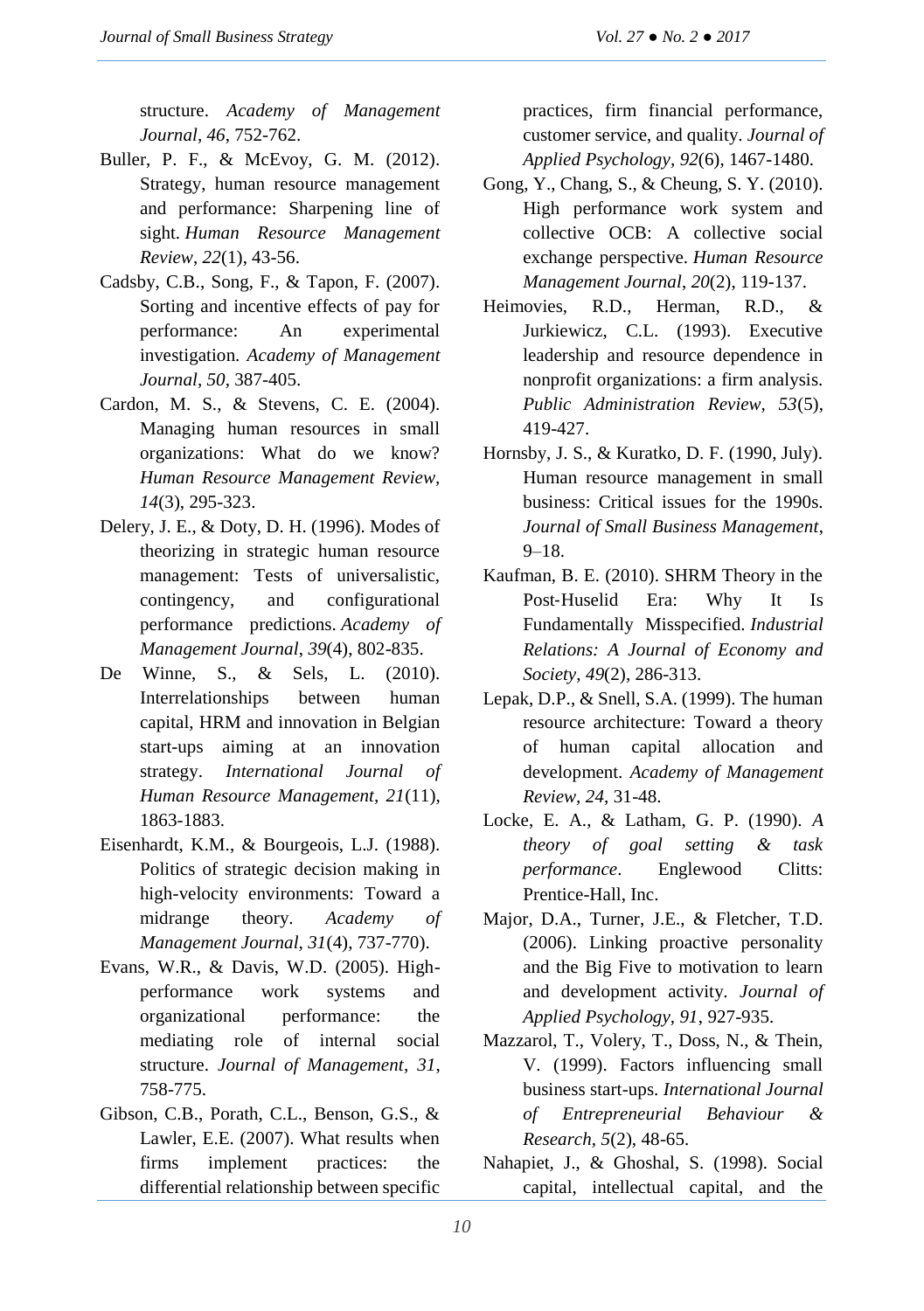organizational advantage. *Academy of Management Review*, *23*(2), 242-266.

- Pfeffer, J. (2007). Human resources from an organizational behavior perspective: Some paradoxes explained. *The Journal of Economic Perspectives*, *21*, 115-134.
- Pfeffer, J. S., & Salancik, G. (1978). *The external control of organizations: a resource dependence perspective.* New York: Harper & Row.
- Pfeffer, J., & Veiga, J. F. (1999). Putting people first for organizational success. The Academy of Management Executive, *13*(2), 37-48.
- Pink, D. H. (2011). *Drive: The surprising truth about what motivates us.* Penguin.
- Purcell, J. (1999). Best practice and best fit: chimera or cul‐de‐sac?. *Human Resource Management Journal*, *9*(3), 26-41.
- Rynes, S.L. & Barber, A.E. (1990). Applicant attraction strategies: An organizational perspective. *Academy of Management Review*, *15*, 286-310.
- Salas, E., & Cannon-Bowers, J.A. (2001). The science of training: A decade of progress. *Annual Review of Psychology, 52*, 471-499.
- Scandura, T. A., & Lankau, M. J. (1997). Relationships of gender, family responsibility and flexible work hours to organizational commitment and job satisfaction. *Journal of Organizational Behavior, 18*(4), 377-391.
- Schmidt, F.L., & Hunter, J.E. (1998). The validity and utility of selection methods in personnel psychology: Practical and theoretical implications of 85 years of research findings. *Psychological Bulletin, 124*, 262-274.
- Subramony, M. (2009). A meta-analytic investigation of the relationship between HRM bundles and firm performance. *Human Resource Management*,*48*(5), 745-768.
- Teece, D. J., Pisano, G., & Shuen, A. (1997). Dynamic capabilities and strategic management. *Strategic Management Journal, 18*(7), 509-533.
- Tekleab, A.G., Bartol, K.M., & Liu, W. (2005). Is it pay levels or pay raises that matter to fairness and turnover? *Journal of Organizational Behavior, 26*, 899- 921.
- Wright, P. M., Dunford, B. B., & Snell, S. A. (2001). Human resources and the resource based view of the firm. *Journal of Management, 27*(6), 701-721.
- Wright, P. M., & McMahan, G. C. (1992). Theoretical perspectives for strategic human resource management. *Journal of Management*, *18*(2), 295-320.
- Wright, P.M., Gardner, T.M., Moynihan, L.M. (2003). The impact of HR practices on the performance of business units. *Human Resource Management Journal, 13*(3), 21-36.

**Josh Bendickson** earned his Ph.D. in Strategic Management from Louisiana State University. Josh's research interests include strategic human capital, small business/ entrepreneurship, and international strategy and he is a member of multiple professional organizations including the Academy of Management, Southern Management Association, and the United States Association for Small Business and Entrepreneurship, among others. Josh is an assistant professor of management at the University of Louisiana at Lafayette.

**Jeffrey Muldoon** is an assistant professor of management at Emporia State University. He received his doctorate from the Louisiana State University. He researches organizational behavior, leadership, management history and entrepreneurship. His work has appeared in the *Journal of Management History*, *Leadership and Organizational*